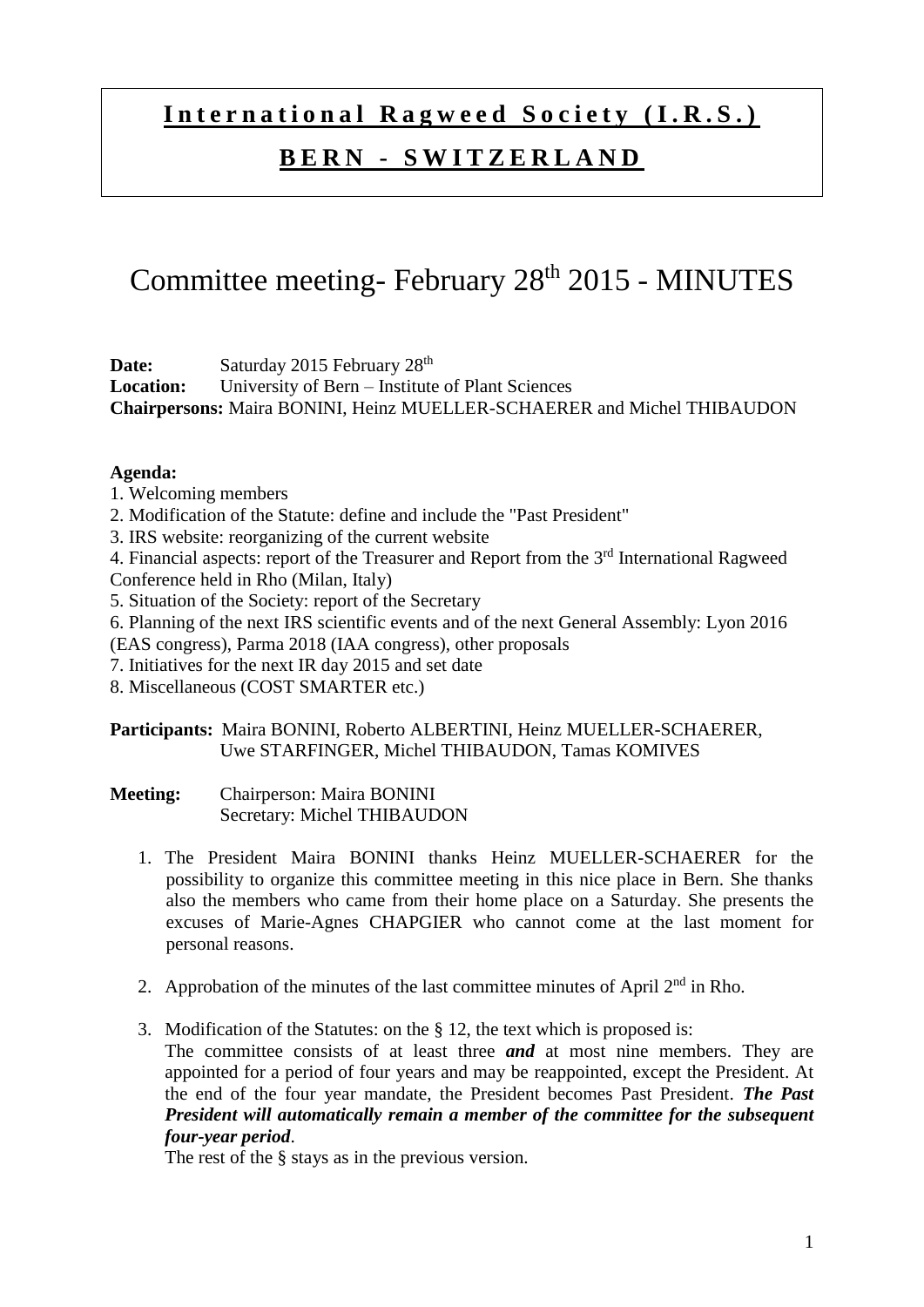At § 19: The statutes have been adopted by the constituting Assembly on 02.10.2009, modified by the General Assembly on 06.10.2011, *and by the General Assembly on XX.XX.XXXX,* and came into force on the same date.

This proposal has been agreed upon by the Committee Members. It must be approved by the next General Assembly.

- 4. IRS website-reorganizing of the current website: Gilles OLIVER, technician in aerobiology in RNSA (France), will do the maintenance of the IRS website in place of Tamas KOMIVES. He will be in charge of the update of the website and for the proposal of restyling and modifications. As Gilles is not elected, he presently cannot be the Webmaster, but for the next general Assembly in 2016, a webmaster must be elected and Gilles OLIVER may be a candidate. We have to discuss about the transfer of the location of the website, which is still in the University of Budapest. Michel THIBAUDON and Gilles OLIVER will ask Tamas KOMIVES to see how to transfer it, and where? On the "Contact link", the two addresses of Gilles and Maira will be added. It will be useful to create a list of links to the "reference person" for each Country.
- 5. Financial aspects-report of the Treasurer and Report from the  $3<sup>rd</sup>$  International Ragweed Conference held in Rho (Milan, Italy): As Marie-Agnes CHAPGIER cannot participate to the committee meeting, Michel THIBAUDON presents the actual Bank account:  $+4502.24 \text{ }\epsilon$ . During this period we collected member fees and the positive results of  $2<sup>nd</sup>$  IRC in Lyon (2000  $\epsilon$ ). She was in touch with Christian BOEHREN, the Past Treasurer, and the Post Finance to obtain the transfer of the authorization of signature for her, Maira BONINI and Michel THIBAUDON and the code for website consultation and bank transfer. Maira BONINI presents the financial statement of the  $3<sup>rd</sup>$  IRC in Rho. The total income is  $\epsilon$  12596.59 and the total costs are  $\epsilon$  16485.24. The negative difference of  $-\epsilon$  3888.65 is sustained by LHA Mi1. The whole Committee Members thank the LHA Mi1 to have organized and sustained financially the  $3<sup>rd</sup>$  – IRC. As Maira BONINI had some problems of payment from some abstract-presentig authors, it is recommended to receive the payment from the authors before the congress or at the latest during the congress. We must increase the number of IRS members, perhaps with the promotion of COST SMARTER Group. Now we have 60 members but we need to have more and more. To simplify the payment of the fees, Marie-Agnes CHAPGIER will see how to organize the payment by Credit Card and/or Paypal.
- 6. Situation of the Society: The main tasks of the Society are the participation at the organization of the International Ragweed Congress and at the International Ragweed Day (IRD). It is necessary to promote the IRD in each Country of Europe but also in other Countries such as China, Australia, US, Iran, India etc. Maira BONINI and Heinz MUELLER-SCHAERER will send some information at the representative bodies of these Countries. The IRD is normally the first Saturday of Summer. For 2015, it will be Saturday June  $27<sup>th</sup>$  with some national adaptation. An update of the IRS website must be done in March/April, to promote the IRD. Uwe STARFINGER will make a proposal of a flyer (leaflet) in English, which can be translated in each language and edited for dissemination. IRS must also, at the end of COST SMARTER action, continue the information about the topic of this action and represent a framework as it is the COST SMARTER. Logo: Michel THIBAUDON thinks that we must correct the logo to have a higher quality for the website and for the different leaflet, posters etc. Michel THIBAUDON will send the present logo as available to Heinz MUELLER-SCHAERER, who will then work on it to increase the quality.